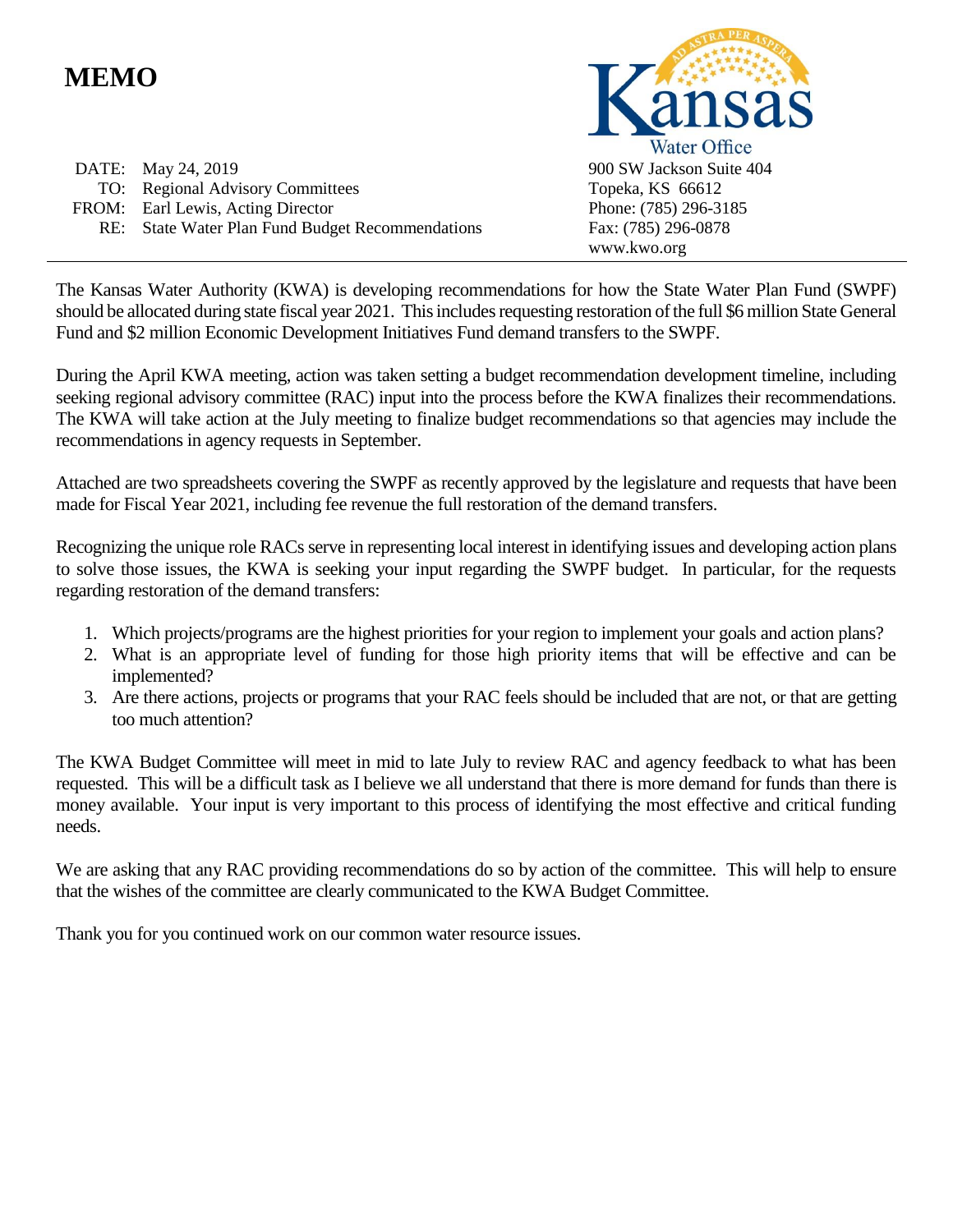## **State Water Plan Fund FY2020 Final Appropriation**

| <b>EXPENDITURES</b>                            | <b>FY2018</b><br><b>Actuals</b> |              |    | FY2018 Carry<br><b>Forward</b> | <b>FY2019</b><br><b>Appropriated</b> | FY2019 w/carry<br>forward | <b>FY2020</b><br><b>Appropriated</b> |  |
|------------------------------------------------|---------------------------------|--------------|----|--------------------------------|--------------------------------------|---------------------------|--------------------------------------|--|
| <b>Department of Health and Environment</b>    |                                 |              |    |                                |                                      |                           |                                      |  |
|                                                |                                 |              |    |                                |                                      |                           |                                      |  |
| <b>Contamination Remediation</b>               | \$                              | 627,449      | \$ | 9,581                          | \$<br>691,394                        | \$<br>700,975             | \$<br>1,088,301                      |  |
| <b>TMDL Initiatives</b>                        | \$                              | 244,112      | \$ | 6,252                          | \$<br>278,029                        | \$<br>284,281             | \$<br>278,029                        |  |
| Nonpoint Source Program                        | \$                              | 235,045      | \$ | 10,495                         | \$<br>303,208                        | \$<br>313,703             | \$<br>303,208                        |  |
| Harmful Algae Bloom Pilot                      | \$                              |              | \$ |                                | \$<br>450,000                        | \$<br>450,000             | \$<br>450,000                        |  |
| Watershed Restoration and Protection           | \$                              | 549,996      | \$ | 5,004                          | \$<br>730,884                        | \$<br>735,888             | \$<br>730,884                        |  |
| Drinking Water Protection Program              | \$                              |              | \$ |                                | \$                                   | \$                        | \$<br>350,000                        |  |
| <b>SUBTOTAL--KDHE</b>                          | \$                              | 1,656,602    | \$ | 31,332                         | \$<br>2,453,515                      | \$<br>2,484,847           | \$<br>3,200,422                      |  |
| <b>Department of Agriculture</b>               |                                 |              |    |                                |                                      |                           |                                      |  |
| Interstate Water Issues                        | \$                              | 404,335      | \$ | 25,962                         | \$<br>497,386                        | \$<br>523,348             | \$<br>490,007                        |  |
| Subbasin Water Resources Management            | \$                              | 539,837      | \$ |                                | \$<br>619,692                        | \$<br>619,692             | \$<br>608,949                        |  |
| <b>Water Use</b>                               | \$                              | 75,000       | \$ | 45,178                         | \$<br>72,600                         | \$<br>117,778             | \$<br>72,600                         |  |
| <b>Water Resources Cost Share</b>              | \$                              | 1,601,360    | \$ | 207,050                        | \$<br>1,948,289                      | \$<br>2,155,339           | \$<br>2,448,289                      |  |
| Nonpoint Source Pollution Asst.                | \$                              | 1,331,554    | \$ | 299,464                        | \$<br>1,860,023                      | \$<br>2,159,487           | \$<br>1,857,836                      |  |
| Aid to Conservation Districts                  | \$                              | 2,000,000    | \$ |                                | \$<br>2,092,637                      | \$<br>2,092,637           | \$<br>2,192,637                      |  |
| <b>Watershed Dam Construction</b>              | \$                              | 528,157      | \$ |                                | \$<br>551,373                        | \$<br>551,373             | \$<br>550,000                        |  |
| Water Quality Buffer Initiative                | \$                              | 140,648      | \$ | 125,022                        | \$<br>200,000                        | \$<br>325,022             | \$<br>200,000                        |  |
| Riparian and Wetland Program                   | \$                              | 44,363       | \$ | 372,495                        | \$<br>152,651                        | \$<br>525,146             | \$<br>154,024                        |  |
| Water Transition Assistance Program/CREP       | \$                              | 222,280      | \$ | 25,975                         | \$<br>201,963                        | \$<br>227,938             | \$<br>299,745                        |  |
| <b>Irrigation Technology</b>                   |                                 |              |    |                                | \$<br>100,000                        | \$<br>100,000             | \$<br>100,000                        |  |
| Crop and Livestock Research                    |                                 |              |    |                                |                                      |                           | \$<br>350,000                        |  |
| Hemp Research                                  |                                 |              |    |                                | \$<br>100,000                        | \$<br>100,000             |                                      |  |
| Sorghum Crop Research                          |                                 |              |    |                                | \$<br>150,000                        | \$<br>150,000             |                                      |  |
| <b>Streambank Stabilization</b>                |                                 |              |    |                                | \$<br>500,000                        | \$<br>500,000             | \$<br>500,000                        |  |
| <b>SUBTOTAL--KDA</b>                           | \$                              | 6,887,534    | \$ | 1,101,146                      | \$<br>9,046,614                      | \$<br>10,147,760          | \$<br>9,824,087                      |  |
|                                                |                                 |              |    |                                |                                      |                           |                                      |  |
| <b>Kansas Water Office</b>                     |                                 |              |    |                                |                                      |                           |                                      |  |
| Assessment and Evaluation                      | \$                              | 446,047      | \$ | 147,976                        | \$<br>450,000                        | \$<br>597,976             | \$<br>700,000                        |  |
| <b>GIS Database Development</b>                | \$                              | 50,000       | \$ |                                | \$                                   | \$                        |                                      |  |
| MOU - Storage Operations & Maintenance         | \$                              | 363,699      | \$ |                                | \$<br>350,000                        | \$<br>350,000             | \$<br>410,000                        |  |
| <b>Stream Gaging</b>                           | \$                              | 350,000      | \$ |                                | \$<br>431,282                        | \$<br>431,282             | \$<br>423,130                        |  |
| <b>Technical Assistance to Water Users</b>     | \$                              | 382,256      | \$ | 39,219                         | \$<br>325,000                        | \$<br>364,219             | \$<br>325,000                        |  |
| Vision Education Strategy                      | \$                              |              | \$ |                                | \$<br>100,000                        | \$<br>100,000             | \$<br>100,000                        |  |
| Reservoir and Water Quality Research           |                                 |              |    |                                |                                      |                           | \$<br>350,000                        |  |
| <b>Water Tech Farms</b>                        | \$                              |              | \$ |                                | \$<br>75,000                         | \$<br>75,000              | \$<br>75,000                         |  |
| Kansas Alluvial                                | \$                              | 100,000      | \$ |                                | \$<br>50,000                         | \$<br>50,000              |                                      |  |
| <b>Streambank Study</b>                        | \$                              |              | \$ |                                | \$<br>100,000                        | \$<br>100,000             |                                      |  |
| <b>Bathymetric Study</b>                       | \$                              |              | \$ | 100,000                        | \$<br>100,000                        | \$<br>200,000             |                                      |  |
| Harmful Algae Bloom Study                      | \$                              |              | \$ |                                | \$<br>100,000                        | \$<br>100,000             |                                      |  |
| Watershed Conservation Practice Imp            | \$                              |              | \$ |                                | \$<br>900,000                        | \$<br>900,000             | \$<br>700,000                        |  |
| Equus Beds Chloride Plume Project              | \$                              |              | \$ |                                | \$<br>50,000                         | \$<br>50,000              | \$<br>50,000                         |  |
| Milford Lake Watershed RCPP                    | \$                              |              | \$ | 200,000                        | \$<br>200,000                        | \$<br>400,000             | \$<br>200,000                        |  |
| Water Resource Planner                         | \$                              |              | \$ |                                | \$<br>101,848                        | \$<br>101,848             |                                      |  |
| Streambank Stabilization                       | \$                              | 1,000,000    | \$ |                                | \$                                   | \$                        |                                      |  |
| SUBTOTAL--KWO                                  | \$                              | 2,692,002    | \$ | 487,195                        | \$<br>3,333,130                      | \$<br>3,820,325           | \$<br>3,333,130                      |  |
| <b>University of Kansas--Geological Survey</b> | \$                              | 26,841       | \$ | 26,841                         | \$<br>26,841                         | \$<br>26,841              | \$<br>26,841                         |  |
| State Employee Pay Plan                        |                                 |              |    |                                |                                      |                           | \$<br>37,935                         |  |
| <b>Total State Water Plan Expenditures</b>     |                                 | \$11,262,979 | \$ | 1,646,514                      | \$14,860,100                         | \$<br>16,479,773          | \$<br>16,422,415                     |  |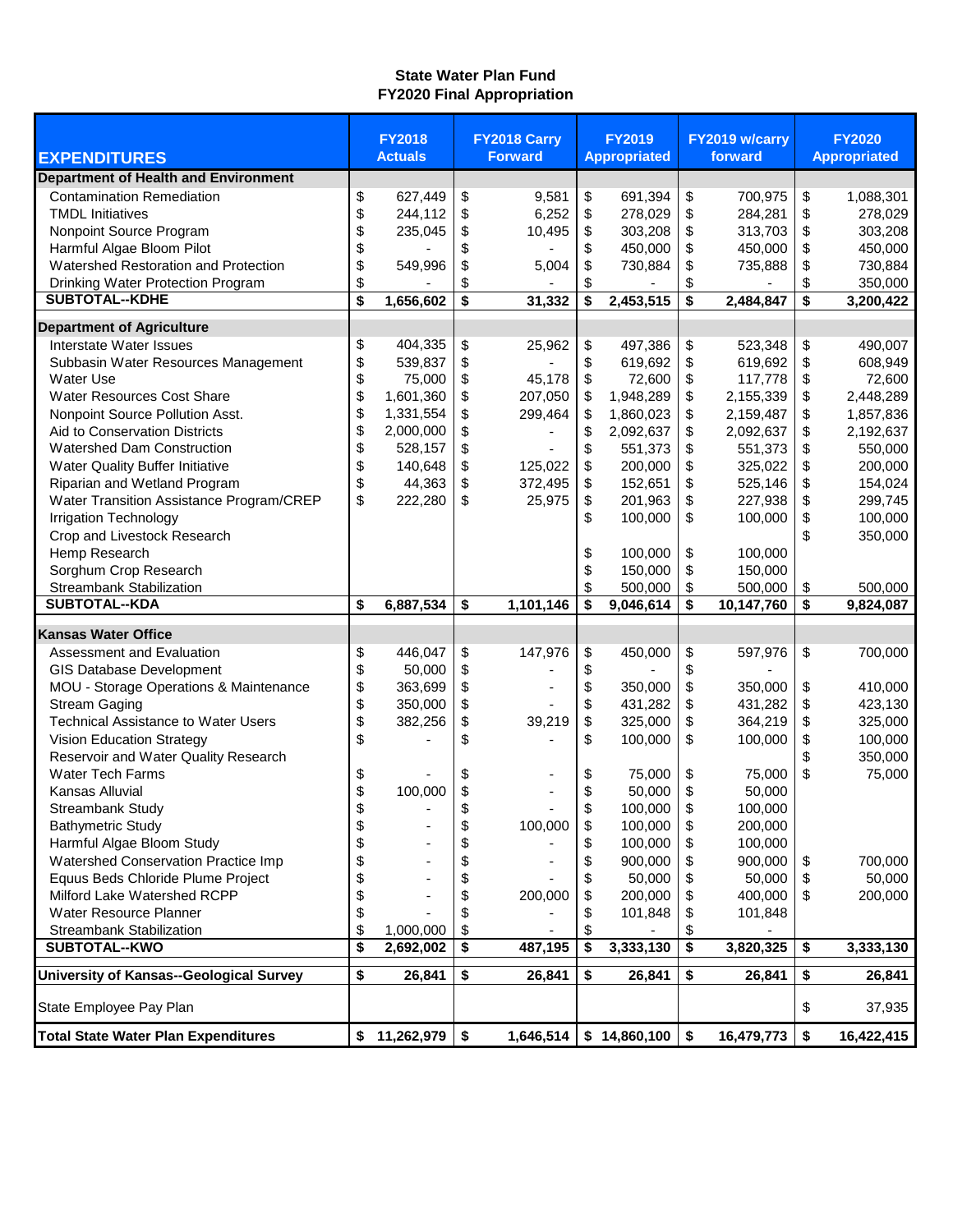|                                      | <b>FY2018</b>     | FY2018 Carry   |                     | <b>FY2019</b> |    | FY2019 w/carry |     | <b>FY2020</b>    |
|--------------------------------------|-------------------|----------------|---------------------|---------------|----|----------------|-----|------------------|
| <b>REVENUE</b>                       | <b>Actuals</b>    | <b>Forward</b> | <b>Appropriated</b> |               |    | forward        |     | <b>Projected</b> |
| <b>Beginning Balance</b>             | \$<br>718,547     |                | \$                  | 2,197,007     | \$ | 2,197,007      | \$  | 521,409          |
| <b>Transfers and Adjustments</b>     |                   |                |                     |               |    |                |     |                  |
| <b>State General Fund Transfer</b>   | \$<br>1,400,000   |                | \$                  | 2,750,000     | \$ | 2,750,000      | \$  | 4,005,632        |
| Economic Development Fund Transfer   |                   |                | \$                  | 500,000       | \$ | 500,000        | \$  | 500,000          |
| Release of Prior Year Encumbrance    | 479.604           |                |                     |               |    |                |     |                  |
| <b>Other Service Charges</b>         | \$<br>203,260     |                | \$                  | 28,255        | \$ | 28,255         | \$  | 28,255           |
| Transfers to SGF - John Redmond Bond | \$<br>(1,260,426) |                | \$                  | (1,260,426)   | \$ | (1,260,426)    | -\$ | (1,260,426)      |
| <b>SUBTOTAL--Adjustments</b>         | \$<br>822,438     | \$<br>۰.       | \$                  | 2,017,829     | \$ | 2,017,829      | \$  | 3,273,461        |
| <b>Receipts</b>                      |                   |                |                     |               |    |                |     |                  |
| <b>Municipal Water Fees</b>          | \$<br>2,993,852   |                | \$                  | 3,267,271     | \$ | 3,267,271      | \$  | 3,267,271        |
| Clean Drinking Water Fee Fund        | \$<br>2,701,067   |                |                     | 2,820,674     | \$ | 2,820,674      | \$  | 2,710,279        |
| <b>Industrial Water Fees</b>         | \$<br>904,987     |                |                     | 1,120,701     | \$ | 1,120,701      | \$. | 1,065,021        |
| <b>Stock Water Fees</b>              | \$<br>368,617     |                | \$                  | 464,256       | \$ | 464,256        | \$  | 458,695          |
| <b>Pesticide Registration Fees</b>   | \$<br>1,431,093   |                | \$                  | 1,334,523     | \$ | 1,334,523      | \$  | 1,375,453        |
| <b>Fertilizer Registration Fees</b>  | \$<br>3,354,186   |                |                     | 3,568,921     | \$ | 3,568,921      | \$  | 3,584,360        |
| <b>Pollution Fines and Penalties</b> | 158,620           |                |                     | 165,000       | \$ | 165,000        | \$  | 150,000          |
| <b>Sand Royalties</b>                | 6,580             |                |                     | 45,000        | \$ | 45,000         | \$  | 16,466           |
| <b>SUBTOTAL--Receipts</b>            | \$<br>11,919,001  | \$             |                     | 12,786,346    | \$ | 12,786,346     | \$  | 12,627,545       |
| <b>Total Available</b>               | \$<br>13,459,986  |                | \$                  | 17,001,183    | \$ | 17,001,183     | \$  | 16,422,415       |
| Less: Expenditures                   | \$<br>11,262,979  |                | \$                  | 14,860,100    | \$ | 16,479,773     | \$  | 16,422,415       |
| <b>Ending Balance</b>                | \$<br>2,197,007   | \$             | \$                  | 2,141,083     | \$ | 521,410        | \$  | 0                |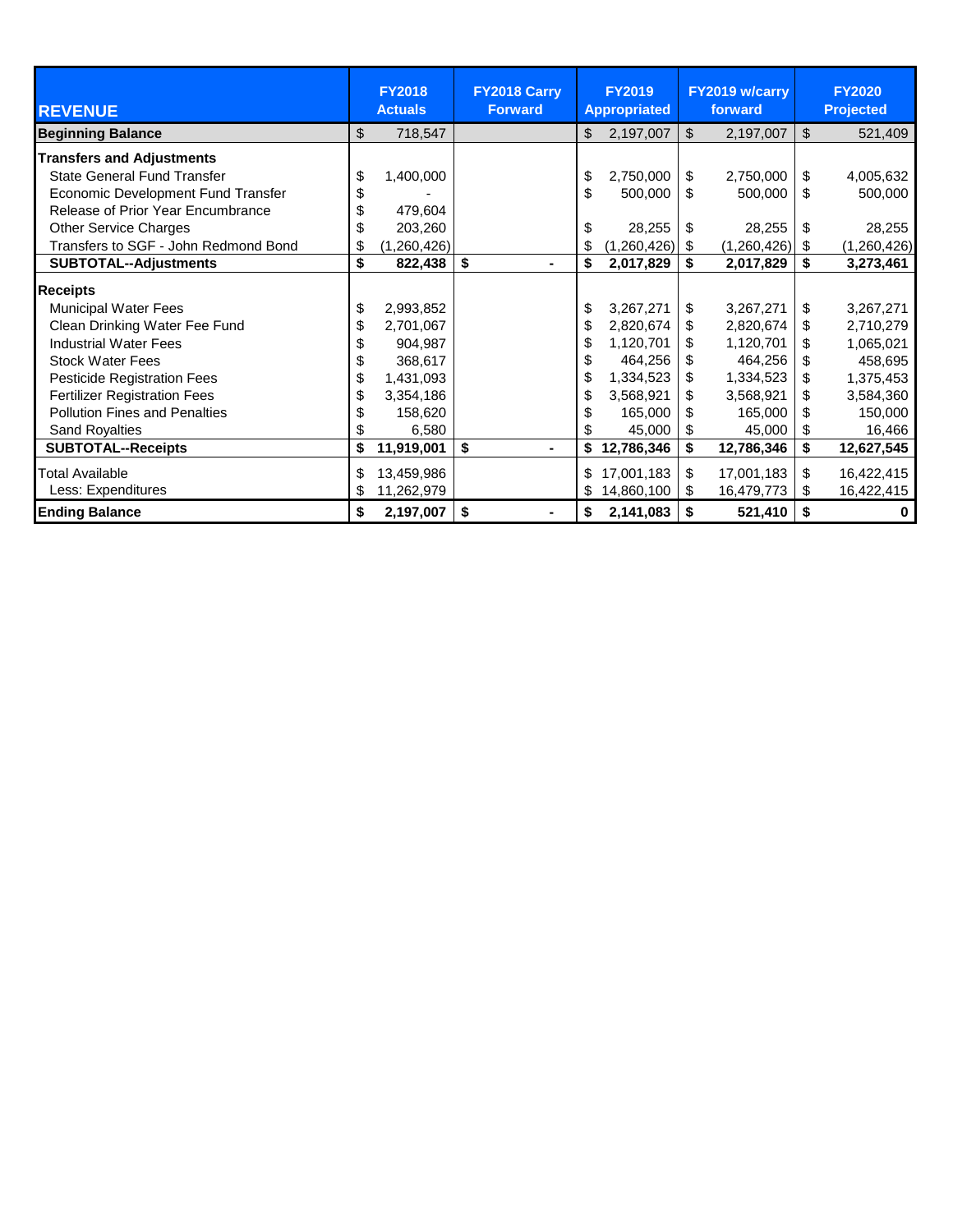#### **State Water Plan Fund Transfer Request (SGF/EDIF)**

FY2021 Funding Requests by Vision Categories

|             | <b>Water Conservation</b> |                                       |               |                    |               |                |                                                                                                                                                                                                                |  |  |  |
|-------------|---------------------------|---------------------------------------|---------------|--------------------|---------------|----------------|----------------------------------------------------------------------------------------------------------------------------------------------------------------------------------------------------------------|--|--|--|
|             |                           |                                       |               | <b>FY2020</b>      |               | <b>FY2021</b>  |                                                                                                                                                                                                                |  |  |  |
|             | <b>Funding Requesting</b> |                                       |               | <b>Legislature</b> |               | Agency         |                                                                                                                                                                                                                |  |  |  |
| Agency      | Agency                    | <b>Description</b>                    |               | <b>Approved</b>    |               | <b>Request</b> | <b>Explanation and Justification</b>                                                                                                                                                                           |  |  |  |
|             |                           |                                       |               |                    |               |                | To protect water supply storage and improve water quality in reservoirs across Kansas that provides water to municipal and                                                                                     |  |  |  |
| <b>KWO</b>  | <b>KWO</b>                | Watershed Conservation Practice       | S.            | 700,000 \$         |               | 1.800,000      | industrial customers through implementation of watershed conservation practices within Vision priority watersheds.                                                                                             |  |  |  |
|             |                           |                                       |               |                    |               |                | Nutrient runoff within the Milford Lake watershed in Kansas is a source of nutrient loading contributing to aquatic conditions                                                                                 |  |  |  |
|             |                           |                                       |               |                    |               |                | which promote formation of harmful algal blooms (HABs) within Milford Lake. This RCPP project will look to implement                                                                                           |  |  |  |
|             |                           |                                       |               |                    |               |                | conservation practices within the Milford Lake watershed to decrease nutrient runoff, thus decreasing the introduction of new                                                                                  |  |  |  |
| <b>KWO</b>  | <b>KWO</b>                | Milford Lake Watershed RCPP           | £.            | 200,000 \$         |               | 200,000        | nutrient loading contributing to the formation of HABs in Milford Lake.                                                                                                                                        |  |  |  |
|             |                           |                                       |               |                    |               |                | Raise awareness of water issues within the state and increase the knowledge of those working within water-related careers.                                                                                     |  |  |  |
| KWO         | <b>KWO</b>                | Vision Education Strategy             | \$            | $100,000$ \$       |               |                | 250,000 Partnering State Agencies: KDA, KDHE, KDWP&T, and KWO                                                                                                                                                  |  |  |  |
|             |                           |                                       |               |                    |               |                | WRAPS contributes to the Kansas NPS Management Plan through the implementation of a voluntary targeted                                                                                                         |  |  |  |
|             |                           |                                       |               |                    |               |                | watershed-based program funded by CWA 319 and State Water Plan Funds. This program is unique because it works to seek                                                                                          |  |  |  |
| <b>KDHE</b> | <b>KDHE</b>               | Watershed Restoration and Protection  | -S            | 730,884 \$         |               | 730.884        | citizen and stakeholder input and participation on watershed management and protection issues.                                                                                                                 |  |  |  |
|             |                           |                                       |               |                    |               |                | To implement additional soil health education activities in 105 county conservation districts as well as increasing                                                                                            |  |  |  |
|             |                           |                                       |               |                    |               |                | landowner/operator scholarships to soil health educational seminars such as the annual No-Till on the Plains Conference                                                                                        |  |  |  |
|             |                           |                                       |               |                    |               |                | (\$100K). Fund technical assistance in high priority areas through the use of contribution agreement conservation technician                                                                                   |  |  |  |
| KDA         | KDA                       | Non-Point Source Pollution            | <sup>\$</sup> | 1,857,836 \$       |               | 2,157,836      | positions in partnership with NRCS (\$200K) without having to reduce Cost-Share funds.                                                                                                                         |  |  |  |
|             |                           |                                       |               |                    |               |                | Open the Initiative up to the remaining targeted watersheds in Kansas for enrollment. These funds would have the potential to                                                                                  |  |  |  |
|             |                           |                                       |               |                    |               |                | promote conservation efforts on 1,100-1,500 acres in areas targeted by the State of Kansas for Sediment and Nutrient                                                                                           |  |  |  |
| <b>KDA</b>  | <b>KDA</b>                | Riparian and Wetland                  | <sup>\$</sup> | 154,024 \$         |               |                | 404,024 Impairment.                                                                                                                                                                                            |  |  |  |
|             |                           |                                       |               |                    |               |                | To increase implementation of voluntary best management conservation practices that reduce sediment, soil erosion,                                                                                             |  |  |  |
|             |                           |                                       |               |                    |               |                | phosphorus and other specified pollutants above federal reservoirs and in high priority HUC 12 watersheds. Mgmt practices                                                                                      |  |  |  |
|             |                           |                                       |               |                    |               |                | such as the adoption of no-till, soil testing and prescribed grazing are offered along with structural practices to assist local                                                                               |  |  |  |
| <b>KDA</b>  | <b>KDA</b>                | Water Resource Cost Share             | S.            | 2,448,289          | - \$          | 2,948,289      | conservation district boards and landowners accomplish water quality and quantity goals.<br>To meet needs in unfunded dam construction (3 new sites: Marmaton WJD 102, Allen Creek WD 89 and Mill Creek WD 98) |  |  |  |
|             |                           |                                       |               |                    |               |                | and rehabilitation of 8-10 existing flood control dams. State cost-share for New Construction and Rehabilitation are capped at                                                                                 |  |  |  |
| <b>KDA</b>  | <b>KDA</b>                | Watershed Dam Construction            | $\mathbf{\$}$ | 550,000 \$         |               |                | 1,450,000 \$120,000 per site per district.                                                                                                                                                                     |  |  |  |
|             |                           |                                       |               |                    |               |                | Retire 6,186 ac-ft of water rights in Zone D with targeted enrollment of 4,124 irrigated acres in the Rattlesnake Creek                                                                                        |  |  |  |
|             |                           |                                       |               |                    |               |                | impairment area [7,732 ac-ft & 5,155 irrigated acres with \$500,000 total]. DOC will partner with landowners, TNC,                                                                                             |  |  |  |
| KDA         | <b>KDA</b>                | <b>CREP</b>                           | -\$           | 299,745 \$         |               |                | 699,745 WaterPACK, GMD#5 and other interest groups to reduce pumping and conserve limited water resources.                                                                                                     |  |  |  |
|             |                           |                                       |               |                    |               |                | Voluntary incentive program for landowners and operators who enroll in, or are eligible to enroll in the federal Continuous                                                                                    |  |  |  |
|             |                           |                                       |               |                    |               |                | Conservation Reserve Program (CCRP). The Initiative provides state payments in addition to the CCRP annual payments for                                                                                        |  |  |  |
| KDA         | <b>KDA</b>                | Water Quality Buffer Initiative       | \$            | 200,000 \$         |               |                | 200,000 establishing either grass filter strips or riparian forest buffers in High Priority TMDL Watersheds                                                                                                    |  |  |  |
|             |                           |                                       |               |                    |               |                | The Kansas Interagency Streambank Team has a total of 22 project sites that are being designed for construction or are                                                                                         |  |  |  |
|             |                           |                                       |               |                    |               |                | seeking landowner contracts. These project are estimated to reduce sedimentation by 85,878 tons/year with projects located in                                                                                  |  |  |  |
|             |                           |                                       |               |                    |               |                | all 3 of the priority watersheds. Current estimated cost of completion for these 22 projects is approximately \$3,750,000.                                                                                     |  |  |  |
| <b>KDA</b>  | <b>KDA</b>                | Streambank Stabilization              | S.            | 500,000 \$         |               |                | 1,500,000 Ground truthing for additional sites will continue in SFY2020.                                                                                                                                       |  |  |  |
|             |                           |                                       |               |                    |               |                | Retire irrigation water rights in proximity to municipal water wells in the Wichita / Greeley counties RCPP project (Playas                                                                                    |  |  |  |
|             |                           |                                       |               |                    |               |                | Recharging Kansas Communities). DOC will partner with NRCS, Playa Lakes Joint Venture, Ducks Unlimited, Pheasants                                                                                              |  |  |  |
| <b>KDA</b>  | <b>KDA</b>                | Water Transition Assistance Program   |               |                    | $\mathcal{S}$ | 200,000        | Forever and other interest groups to reduce pumping and increase recharge in targeted areas.                                                                                                                   |  |  |  |
|             |                           |                                       |               |                    |               |                | Funding for three (\$300,000) Water Conservation Specialists. Two working in Garden City. One working in Stockton.                                                                                             |  |  |  |
|             |                           |                                       |               |                    |               |                | These positions specialize in WCAs and LEMAs. These positions promote, monitor and conduct the technical work of the                                                                                           |  |  |  |
|             |                           | <b>Water Conservation Specialists</b> |               |                    |               |                | management programs. These positions are currently implementing Vision goals and objectives of water management. The                                                                                           |  |  |  |
| <b>KDA</b>  | <b>KDA</b>                | Subbasin Water Resources Mgmt         |               |                    | \$            |                | 300,000 WCAs are a voluntary program.                                                                                                                                                                          |  |  |  |
|             |                           | <b>Water Conservation Manager</b>     |               |                    |               |                | To support, coordinate and supervise water conservation specialists in the field offices by performing targeted outreach and                                                                                   |  |  |  |
| KDA         | <b>KDA</b>                | Subbasin Water Resources Mgmt         |               |                    | \$.           |                | 125,000 promotion for WCAs and LEMAs. Cost includes travel.                                                                                                                                                    |  |  |  |
|             |                           | Sub-Total \$                          |               | 7.740.778 \$       |               | 12,965,778     |                                                                                                                                                                                                                |  |  |  |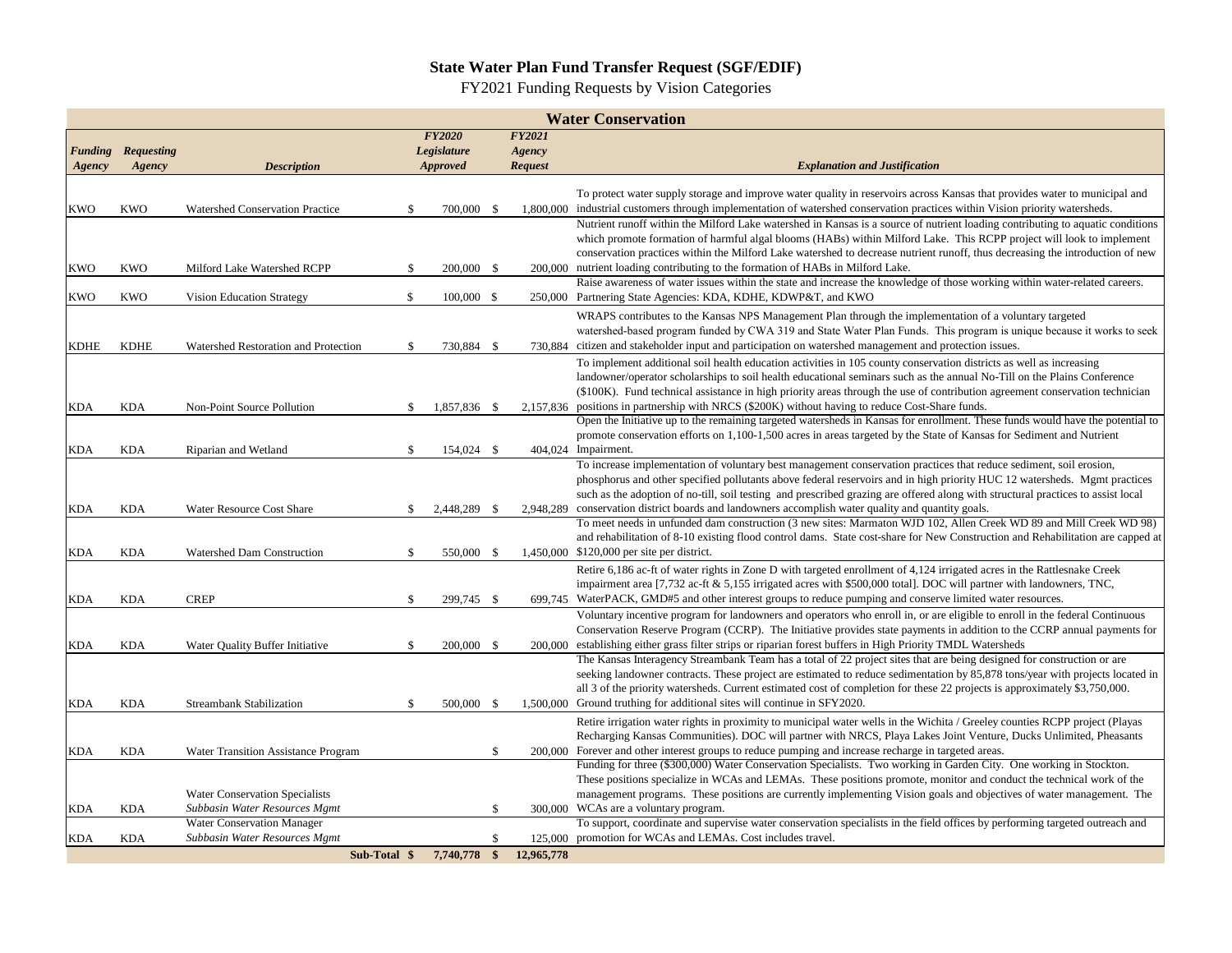#### **State Water Plan Fund Transfer Request (SGF/EDIF)**

FY2021 Funding Requests by Vision Categories

|             |                           |                                     |              |                 |     |                | <b>Water Management</b>                                                                                                      |
|-------------|---------------------------|-------------------------------------|--------------|-----------------|-----|----------------|------------------------------------------------------------------------------------------------------------------------------|
|             |                           |                                     |              | <b>FY2020</b>   |     | <b>FY2021</b>  |                                                                                                                              |
|             | <b>Funding Requesting</b> |                                     |              | Legislature     |     | Agency         |                                                                                                                              |
| Agency      | Agency                    | <b>Description</b>                  |              | <b>Approved</b> |     | <b>Request</b> | <b>Explanation and Justification</b>                                                                                         |
|             |                           |                                     |              |                 |     |                | Per K.S.A 82a-2101, Not less than 15% of the Clean Drinking Water Fee shall be used for technical assistance to water users  |
|             |                           |                                     |              |                 |     |                | to aid such systems in conforming to responsible management practices and complying with regulations of the United States    |
| <b>KWO</b>  | <b>KWO</b>                | Technical Assistance to Water Users | -8           | 325,000 \$      |     |                | 425,000 environmental protection agency and rules and regulations of the department of health and environment.               |
|             |                           |                                     |              |                 |     |                | Investigate and demonstrate in-lake treatment options such as ultrasound, superoxide or other chemical treatments in         |
|             |                           |                                     |              |                 |     |                | Reservoir. The objective is to assess the effectiveness of such treatment options at minimizing the impact of Harmful Algae  |
| <b>KDHE</b> | <b>KDHE</b>               | Harmful Algae Bloom Pilot           | -8           | 450,000 \$      |     |                | 450,000 Blooms (HABs).                                                                                                       |
|             |                           |                                     |              |                 |     |                | Monitoring and assessment program to track trends and conditions in surface waters to achieve the objective of the Kansas    |
|             |                           |                                     |              |                 |     |                | Water Plan and maintain state primacy for administration of federal water quality programs. The section has primary          |
|             |                           |                                     |              |                 |     |                | responsibility for surface water chemical and biological monitoring and assessment, the 303(d) and TMDL programs, as well    |
| <b>KDHE</b> | <b>KDHE</b>               | <b>TMDL</b> Initiatives             | -\$          | 278,029 \$      |     |                | 278,029 as the water quality standards program.                                                                              |
|             |                           |                                     |              |                 |     |                | Provides enhanced water management by conducting hydrologic analyses at the subbasin level, developing decision support      |
| KDA         | <b>KDA</b>                | Subbasin Water Resources Mgmt       | -8           | 608,949 \$      |     |                | 608,949 information and products, and performing enhanced water right protection through enforcement.                        |
|             |                           |                                     |              |                 |     |                | Provides state and consulting expertise to protect Kansas's interest in the Kansas-Colorado Arkansas River Compact and the   |
|             |                           |                                     |              |                 |     |                | Kansas-Colorado-Nebraska Republican River Comact. Staff and experts perform physical inspections across state lines and      |
|             |                           |                                     |              |                 |     |                | perform independent water accounting to ensure compliance. Staff and experts also review Colorado and Nebraska statutes,     |
|             |                           |                                     |              |                 |     |                | rules and regulations, and participate in water-related meetings throughout the basin to maintain good relationships and     |
| <b>KDA</b>  | <b>KDA</b>                | <b>Interstate Water Issues</b>      | -S           | 490,007 \$      |     | 490,007        | represent Kansas's interest.                                                                                                 |
|             |                           |                                     |              |                 |     |                | Kansas has the most thorough and accurate water use reporting system in the nation. Recently, funding from the Water Use     |
|             |                           |                                     |              |                 |     |                | Study Program helped develop an online water use reporting system to further improve the accuracy of our water use data and  |
|             |                           |                                     |              |                 |     |                | the efficiency reporting it. This year over 90% of mandatory reports were submitted through the online system increasing the |
|             |                           |                                     |              |                 |     |                | accuracy of the data and making it available sooner. Funds a contract with the Kansas Geological Survey to maintain and      |
|             |                           |                                     |              |                 |     |                | enhance the online water use reporting system, and a contract with the United States Geological Survey to perform            |
| KDA         | <b>KDA</b>                | Water Use Study                     | -S           | 72,600 \$       |     |                | 72,600 independent quality control on the water use data.                                                                    |
|             |                           |                                     |              |                 |     |                | To maintain and enhance conservation district operations by addressing annual inflationary costs. This enhancement provides  |
| KDA         | <b>KDA</b>                | Aid to Conservation Districts       | -S           | 2,192,637       | -\$ | 2,492,637      | opportunities for matching by county governments as per K.S.A. 2-1907b.                                                      |
|             |                           | <b>Interstate Water Engineer</b>    |              |                 |     |                |                                                                                                                              |
| KDA         | <b>KDA</b>                | <b>Interstate Water Issues</b>      |              |                 | \$  | 100,000        | To enhance the existing interstate team to help administer and enforce the Kansas-Colorado Arkansas River Compact.           |
|             |                           |                                     |              |                 |     |                | Purchase equipment to replace aging and deteriorating water pressure transducers, rate loggers, data loggers, and telemetry. |
|             |                           | Real-Time Water Mgmt - telemetry    |              |                 |     |                | Would be same equipment as KGS uses to bring consistency to mutual data collection efforts and economy of scale for          |
| <b>KDA</b>  | <b>KDA</b>                | Subbasin Water Resources Mgmt       |              |                 | \$  |                | 125,000 maintenance.                                                                                                         |
|             |                           | <b>DWR</b> Application Specialist   |              |                 |     |                |                                                                                                                              |
| <b>KDA</b>  | <b>KDA</b>                | Subbasin Water Resources Mgmt       |              |                 | \$  |                | 85,000 Programmer that will work on WRIS, WRIS Mobile, WSI, and GIS-related applications.                                    |
|             |                           | Public Access to Water Right Info.  |              |                 |     |                | To preserve and provide comprehensive public access to water right information by scanning existing paper files and making   |
| KDA         | <b>KDA</b>                | Subbasin Water Resources Mgmt       |              |                 | \$  |                | 150,000 them electronically accessible through online services                                                               |
|             |                           |                                     | Sub-Total \$ | 4,417,222       | -\$ | 5,277,222      |                                                                                                                              |